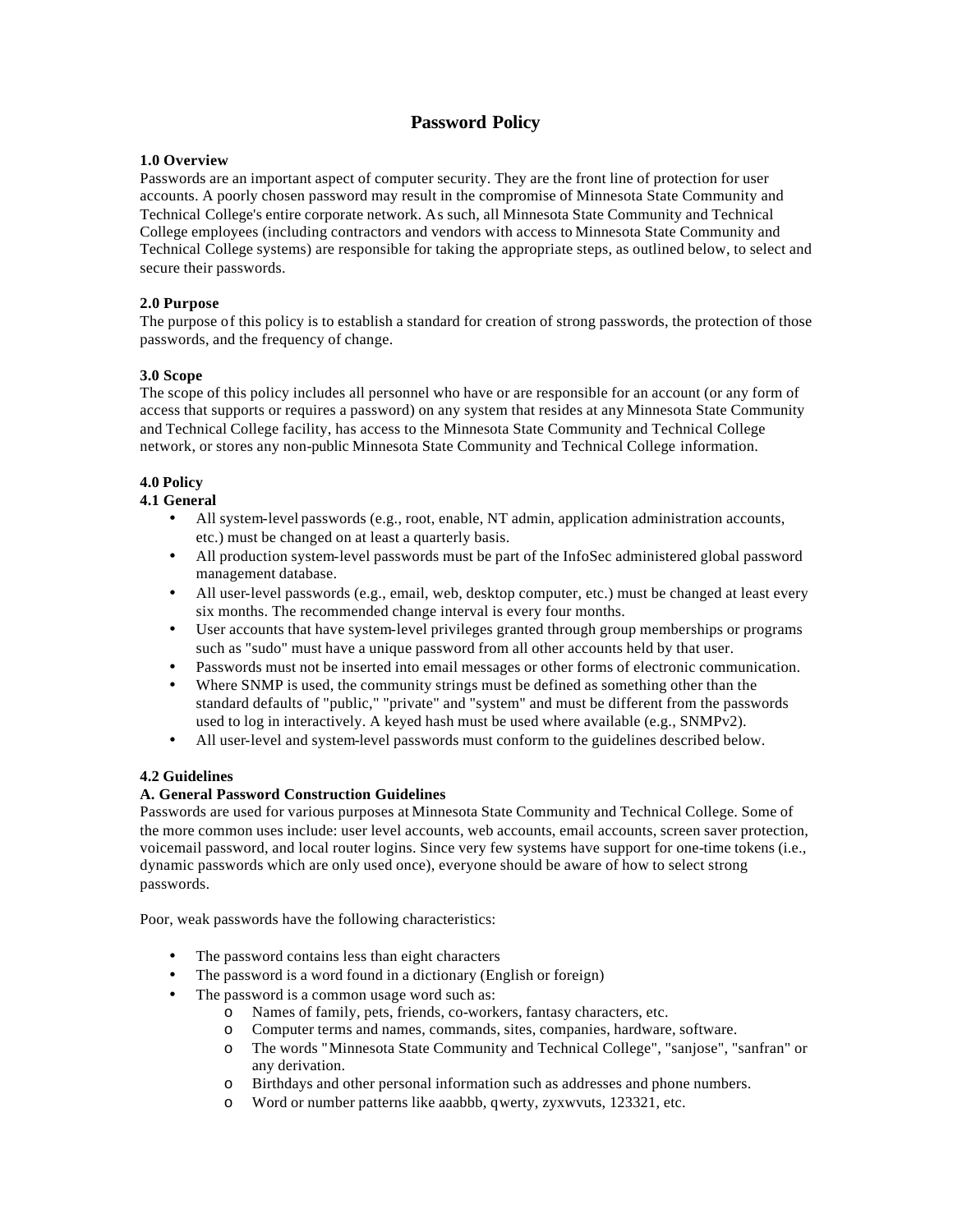- o Any of the above spelled backwards.
- o Any of the above preceded or followed by a digit (e.g., secret1, 1secret)

Strong passwords have the following characteristics:

- Contain both upper and lower case characters (e.g., a-z, A-Z)
- Have digits and punctuation characters as well as letters e.g., 0-9,  $@$ #\$%^&\*()\_+|~- $=\left\{ \{ \}[[:":':<>?,.)\right\}$
- Are at least eight alphanumeric characters long.
- Are not a word in any language, slang, dialect, jargon, etc.
- Are not based on personal information, names of family, etc.
- Passwords should never be written down or stored on-line. Try to create passwords that can be easily remembered. One way to do this is create a password based on a song title, affirmation, or other phrase. For example, the phrase might be: "This May Be One Way To Remember" and the password could be: "TmB1w2R!" or "Tmb1W>r~" or some other variation.

NOTE: Do not use either of these examples as passwords!

#### **B. Password Protection Standards**

Do not use the same password for Minnesota State Community and Technical College accounts as for other non-Minnesota State Community and Technical College access (e.g., personal ISP account, option trading, benefits, etc.). Where possible, don't use the same password for various Minnesota State Community and Technical College access needs. For example, select one password for the Engineering systems and a separate password for IT systems. Also, select a separate password to be used for an NT account and a UNIX account.

Do not share Minnesota State Community and Technical College passwords with anyone, including administrative assistants or secretaries. All passwords are to be treated as sensitive, Confidential Minnesota State Community and Technical College information.

Here is a list of "dont's":

- Don't reveal a password over the phone to ANYONE
- Don't reveal a password in an email message
- Don't reveal a password to the boss or instructor
- Don't talk about a password in front of others
- Don't hint at the format of a password (e.g., "my family name")
- Don't reveal a password on questionnaires or security forms
- Don't share a password with family members
- Don't reveal a password to co-workers while on vacation

If someone demands a password, refer them to this document or have them call someone in the Information Security Department.

Do not use the "Remember Password" feature of applications (e.g., Eudora, OutLook, Netscape Messenger).

Again, do not write passwords down and store them anywhere in your office. Do not store passwords in a file on ANY computer system (including Palm Pilots or similar devices) without encryption.

Change passwords at least once every six months (except system-level passwords which must be changed quarterly). The recommended change interval is every four months.

If an account or password is suspected to have been compromised, report the incident to InfoSec and change all passwords.